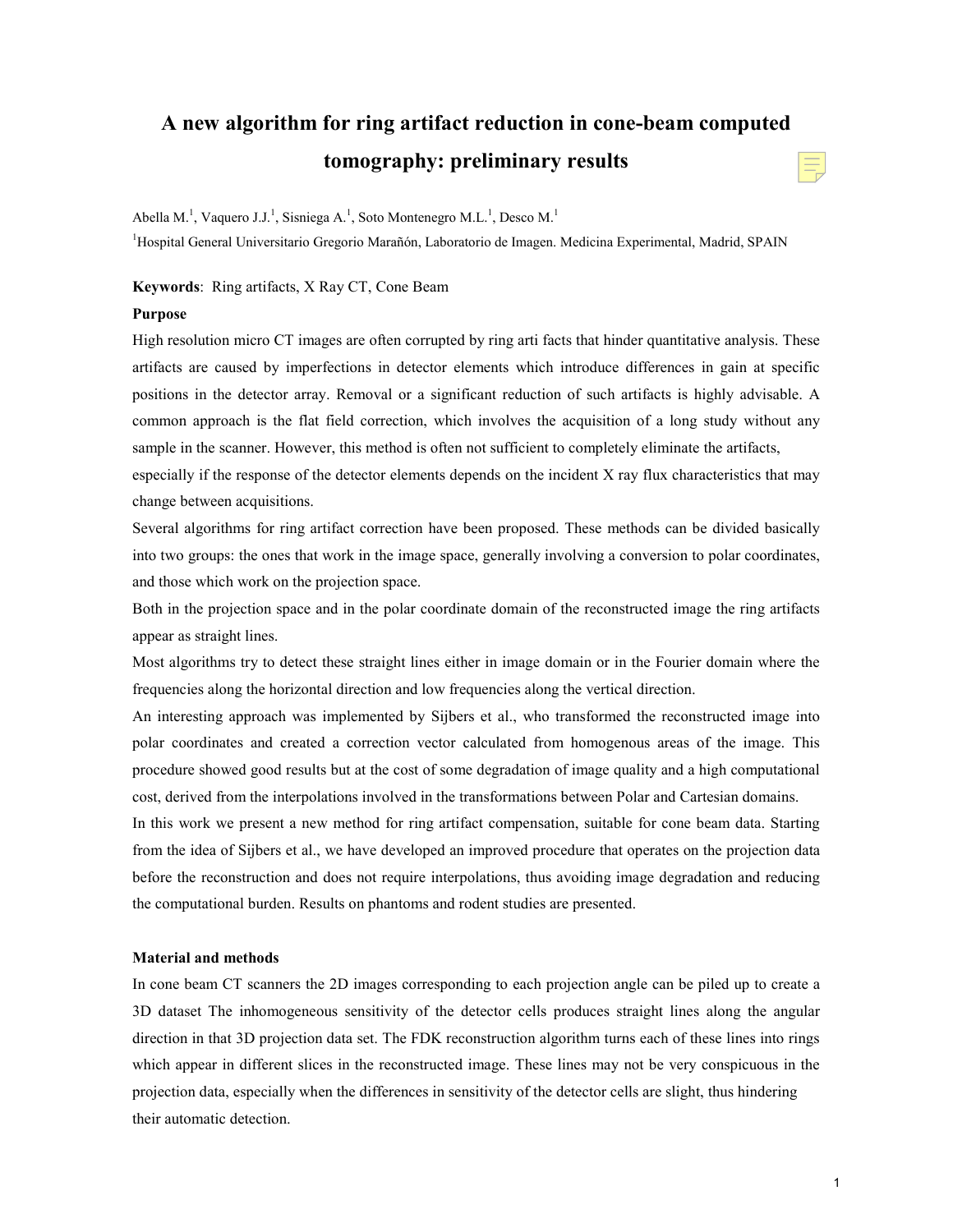The algorithm proposed works on a 3D projection set of dimensions ( $N_r x N_z N_F$ ). For each projection slice of dimensions Nr x NF the procedure is applied as follows:

1) A window, W, of size  $N_W$  x  $N_F$  is moved over the projection slice.

For each position of the window, a homogeneity test is performed for each row by:

1a. A smoothed version of the row is subtracted, generating a vector  $H_V$ , vector with the high frequency components containing noise, ring artifacts and some residual high frequencies of the object.

1b. Those N rows whose standard deviation is above a threshold T are assumed to contain ring artifacts and not only noise, being selected for the following step.

2) These N rows selected are piled up in a matrix,  $H_m$ , with dimensions N<sub>W</sub> x N. A correction vector C<sub>V</sub> (that will have  $N_W$  elements) is then calculated from this matrix by taking the median along the vertical direction. Each point of  $C_V$  represents an additive correction factor for a pixel inside the window in the actual position. Each pixel may have received more that one candidate correction factor at the end of the process, given that the window W overlaps as it moves through the projection slice.



Fig. 1 Top: Axial slices in a mouse study and in the cylinder study (left panel: ring contaminated original images, right panel: images after ring artifact correction. Bottom: Radial profile corresponding to the yellow line in C and D The final correction factor selected for each pixel will be the one contained in the  $C_V$  that was generated from the biggest  $H_m$  (higher number of rows that passed the homogeneity test).

Values for the parameters N<sub>W</sub> and T are calculated from the projection data as: N<sub>W</sub> Nr/20 and T std\_dev (H<sub>V</sub>) \* 0.5). The factors 20 and 0.5 were heuristically determined and seemed to be adequate for all the images tested.

We have tested the algorithm on rodent studies and a homogenous cylinder. The studies were acquired with the CT subsystem of an eXplore Vista PET/CT scanner (General Electric Healthcare) and reconstructed with